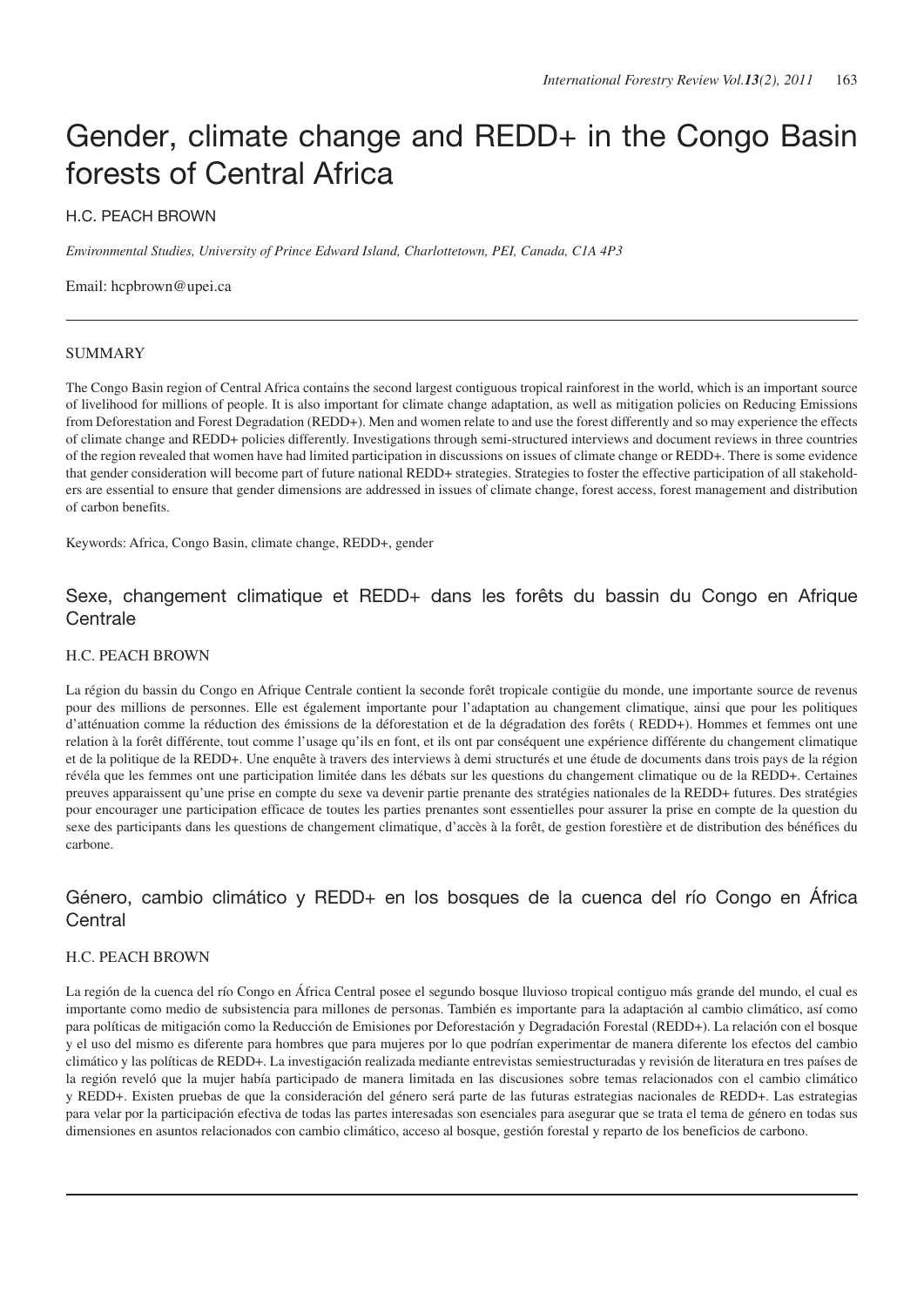#### INTRODUCTION

It is now widely accepted that increases in anthropogenic greenhouse gas concentrations are the cause of increasing global average air and ocean temperatures, widespread melting of snow and ice and rising global average sea level (Intergovernmental Panel on Climate Change (IPCC) 2007). Predicted future changes in climate, with consequent impacts on ecosystems and physical systems, pose significant challenges for society. Such future changes will have a strong impact on natural resource-dependent communities through a multitude of primary and secondary effects in both natural and social systems (Adger 2003). People who are already poor and marginalized will experience the impacts of climate change most acutely, particularly in the global south. African populations are widely expected to be more vulnerable to climate change as a result of the conflation of three factors: a higher than the global average degree of change, high levels of dependence on natural resources and forest goods and services, and a low degree of adaptive capacity (Dixon *et al.* 2003, Toulmin 2009, Demetriades and Esplen 2010, Eastaugh 2010).

Vulnerability to climate change is shaped by gender roles and relations, with poor, rural women in developing countries generally being considered to be the most vulnerable to climate change. This is deemed to be a result of pervasive gender inequalities in society which lead to a greater number of women living in poverty relative to men, and with a more severe experience of poverty relative to men. Climate change can exacerbate existing inequalities between and among women and men and intensify gendered experiences of poverty (Demetriades and Esplen 2008, Demetriades and Esplen 2010). According to Annecke (2002), societal systems and structures exercise various forms of power to perpetuate the subordination of women in all spheres. However, the accepted generalization of the 'feminization of poverty' is a contested concept (Chant 2010). Furthermore, it is difficult to generalize about a direct link between poverty and climate change vulnerability as vulnerability is generated by multiple processes and different situations (Arora-Jonsson 2011). Also, in some contexts men may bear the brunt of climate change impacts (Terry 2009). Any consideration of gender effects on climate change vulnerability needs to be combined with an examination of the complex linkages of class, ethnicity and context.

Apart from the discussion of the complex interaction between gender, poverty and climate change vulnerability, some feel that women in the developing world are most likely to be affected by increasing environmental degradation and depletion of natural resources due to climate change, because of their involvement in, and reliance on livelihood activities which depend directly on the natural environment (Denton 2002, Nelson *et al.* 2002, Terry 2009). Climate change is expected to affect all areas of women's lives adversely due to social and cultural norms surrounding the gendered division of labour, physical mobility and access to decision-making at household and community levels (Nelson *et al.* 2002, Terry 2009). Others feel that given their dependence on

natural resources, women may be adversely affected by new international climate change policies, on Reducing Emissions from Deforestation and Forest Degradation (REDD+) that may limit women's access to forest resources (Gurung and Quesada 2009, Terry 2009).

Despite their strong links with the environment, women often do not control land and related natural resources such as forests and are discriminated against in the provision of services (Chitiga and Nemarundwe 2003, Mwangi *et al.* 2011). In areas where women and girls have less access to decision-making and control over resources and assets (natural, financial, and human), this undermines their capacity to adapt to climate change (The World Bank *et al.* 2009, Demetriades and Esplen 2010). The important knowledge and insights about natural resources that women can contribute to adaptation and mitigation decision-making processes are also often neglected. This then reduces the overall adaptive capacity of the society.

Forests are expected to face significant pressure from climate change over the next century which will potentially disrupt the important ecological, economic, social, and aesthetic services that forests provide to other natural systems and humankind (Intergovernmental Panel on Climate Change (IPCC) 2007, Bonan 2008, Eastaugh 2008). Forest ecosystems, particularly in the tropics, influence the global climate as major contributors to the global terrestrial carbon sink which absorbs about 30 percent of all  $CO<sub>2</sub>$  emissions every year (Canadell and Raupach 2008). However, it is estimated that between 10–25% of anthropogenic emissions worldwide result from loss of natural forests, which is larger than the entire global transportation sector (Fry 2008, Streck *et al.* 2008, Meridian Institute 2009). Therefore, measures to reduce deforestation are considered by some to be one of the quickest and least expensive ways of achieving large emissions cuts. Consequently, international climate negotiations have focused on ways to mitigate climate change through maintenance and restoration of forest carbon sinks.

The Congo Basin of Central Africa, containing the second largest area of contiguous rainforest in the world, is estimated to contain between 25–46 billion metric tons of carbon in its vegetation (Hoare 2007, de Wasseige *et al.* 2009). Conversion of these forests through deforestation and degradation is a source of carbon emissions (Hoare 2007, Streck *et al.* 2008, Sonwa *et al.* 2011). However, deforestation and forest degradation rates in Central Africa, estimated at 0.21 percent and 0.15 percent respectively, are lower than other parts of the world (Duveiller *et al.* 2008, Hansen *et al.* 2010). Based on the estimation of deforestation between 1990 and 2005 it is estimated that the region has released approximately 0.63 billion metric tons of carbon in 15 years (de Wasseige *et al.* 2009).

While the Kyoto Protocol acknowledged the role that forests play in the global climate, the targets of individual countries are calculated without taking into account forestry and land use related emissions. However, there is provision for the crediting of afforestation and reforestation projects through the Clean Development Mechanism (CDM) (Fry 2008, Streck *et al.* 2008, Newell 2009). The Bali Action Plan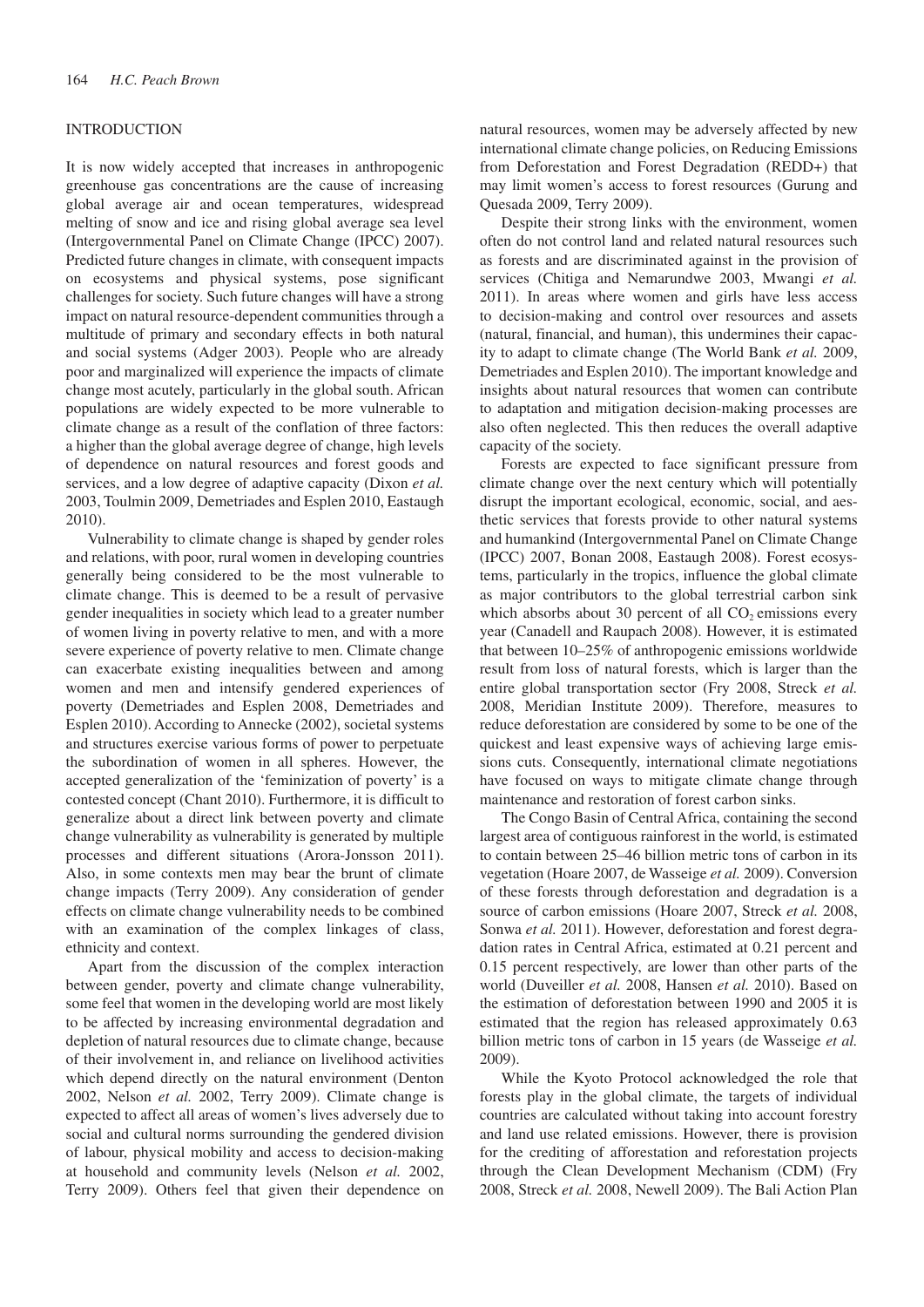which emerged from the  $13<sup>th</sup>$  Conference of the Parties (COP) to the United Nations Framework Convention on Climate Change (UNFCCC) in 2007, decided to consider policy approaches and positive incentives on issues relating to reducing emissions from deforestation and forest degradation in developing countries as part of enhanced international action on mitigation of climate change (Clémençon 2008, Depledge 2008, Humphreys 2008, Novotny Couto Pereira 2010). From this beginning a new mechanism has evolved which is known as Reducing Emissions from Deforestation and Forest Degradation (REDD+) and is under negotiation to become part of a new international climate change agreement (United Nations Framework Convention on Climate Change (UNFCCC) 2009, UN-REDD Programme 2010). At COP 16, held in Cancun, Mexico in 2010, it was agreed that developing country parties should be encouraged to contribute to mitigation action in the forest sector by undertaking reduction of emissions from deforestation, reduction of emissions from forest degradation, conservation of forest carbon stocks, sustainable management of forests and enhancement of forest carbon stocks (United Nations Framework Convention on Climate Change (UNFCCC) 2011).

REDD+ is an effort to create a financial value for the carbon stored in forests, offering incentives for developing countries to reduce emissions from forested lands and invest in low-carbon paths to sustainable development. This flow of funds from the North to the South could reward reduction of carbon emissions as well as contribute to pro-poor development, and be a strategy for maintenance of biodiversity and vital ecosystem services (Luttrell *et al.* 2007, Streck *et al.* 2008, UN-REDD Programme 2010, Richards and Jenkins 2007). With its vast carbon stores, the Congo Basin forest has come to the forefront in the implementation of REDD+ strategies. Beyond the potential co-benefits from such policies, there are many concerns that have been raised regarding not only the challenges to implementation, but also the potential effect on the livelihoods of forest-dependent communities (Angelsen 2008, Fry 2008, Humphreys 2008, Rights and Resources Initiative 2008).

According to the World Bank, more than 1.6 billion people worldwide depend on forests for their livelihoods, the majority of whom live in extreme poverty. Of that number it is estimated that 60 million indigenous people are totally dependent on forests, 350 million are highly forest dependent, and 1.2 billion are dependent on agroforestry (The World Bank 2008). In Africa, over two-thirds of the population of approximately one billion people, rely directly or indirectly on forests and woodlands for their livelihood, as well as medicinal plants and common pool forest resources for meeting essential fuel wood, grazing, and other needs (The World Bank 2004). Similar patterns of dependency are observed in the Congo Basin forests whose over 30 million inhabitants, representing over 150 ethnic groups, depend on the forest for food, shelter, and other livelihood activities (Congo Basin Forest Partnership 2006, Nkem *et al.* 2010). However, there are gender differences in how men and women relate to forests and forest resources. While like men, women in the Congo Basin are very dependent on forest resources as a

source of livelihood, similarly to women in other parts of the world, they continue to be disadvantaged by insecure access and property rights to land, forest and tree resources and to discrimination and male bias in the provision of services (Gurung and Quesada 2009, Bandiaky and Tiani 2010, Mwangi *et al.* 2011).

According to Denton (2002), women have often been absent from the climate change decision-making process at all levels, although recent climate summits have showed modest progress in the participation of women in the negotiations and the integration of gender concerns (Hemmati and Rohr 2009, Rietbergen-McCracken 2011). Feminists are lobbying for gender-equality concerns to be integrated fully into a new international climate change agreement to ensure that new mitigation and adaptation policies do not disadvantage poor women and also deliver them some benefits (Terry 2009). Gender advocates have been calling for an emphasis on the inclusion of women in climate change and REDD+ discussions, not on the basis of being victims of climate change, but as stewards and managers of forest resources (Gurung and Quesada 2009). The UN-REDD program states in its draft of social and environmental principles and criteria for the implementation of REDD+ that it will promote gender equality through consideration of different gender roles and women's empowerment (UN-REDD Programme 2011).

Gender is a main organizing principle of social relations and the power of asymmetries associated with gender relations is the central focus of feminist critique (Kronsell 2005). Gender-equality and gender mainstreaming are terms that are commonly used in development organizations but often lack clarity and meaning. The word 'gender' is often used to mean 'women' (Smyth 2007). In the 1980's the concept that women have a special relationship with the environment began to be highlighted in development circles. Critiques from feminist political ecologists in the 1990's cast women's and men's relationships with the environment as emerging from the social context of dynamic gender relations and challenged any notion that women *a priori* have a special relationship with the environment (Rocheleau *et al.* 1996, Leach 2007). Gender has come to be seen as a variable that shapes environmental rights of control, access and responsibility that interacts with class, race, caste, culture, or ethnicity to shape ecological change and sustainable livelihoods.

Given the importance of forests to the livelihoods of women and their marginalization from decision-making processes on climate change and forests, it is important to understand how to foster their inclusion in decision-making and benefiting from such important policy discussions. While statements concerning the importance of the promotion of gender-equality are necessary and important, such recognition or potential invitation to participate in a process is not sufficient to ensure effective participation. Being involved in a process is not equivalent to having a voice or the ability to influence outcomes (Cornwall 2008). Agency requires that an actor that participates in decision-making have the capacity to make decisions or influence the decisions of others. It intersects with issues of power, norms and knowledge (Biermann *et al.* 2009).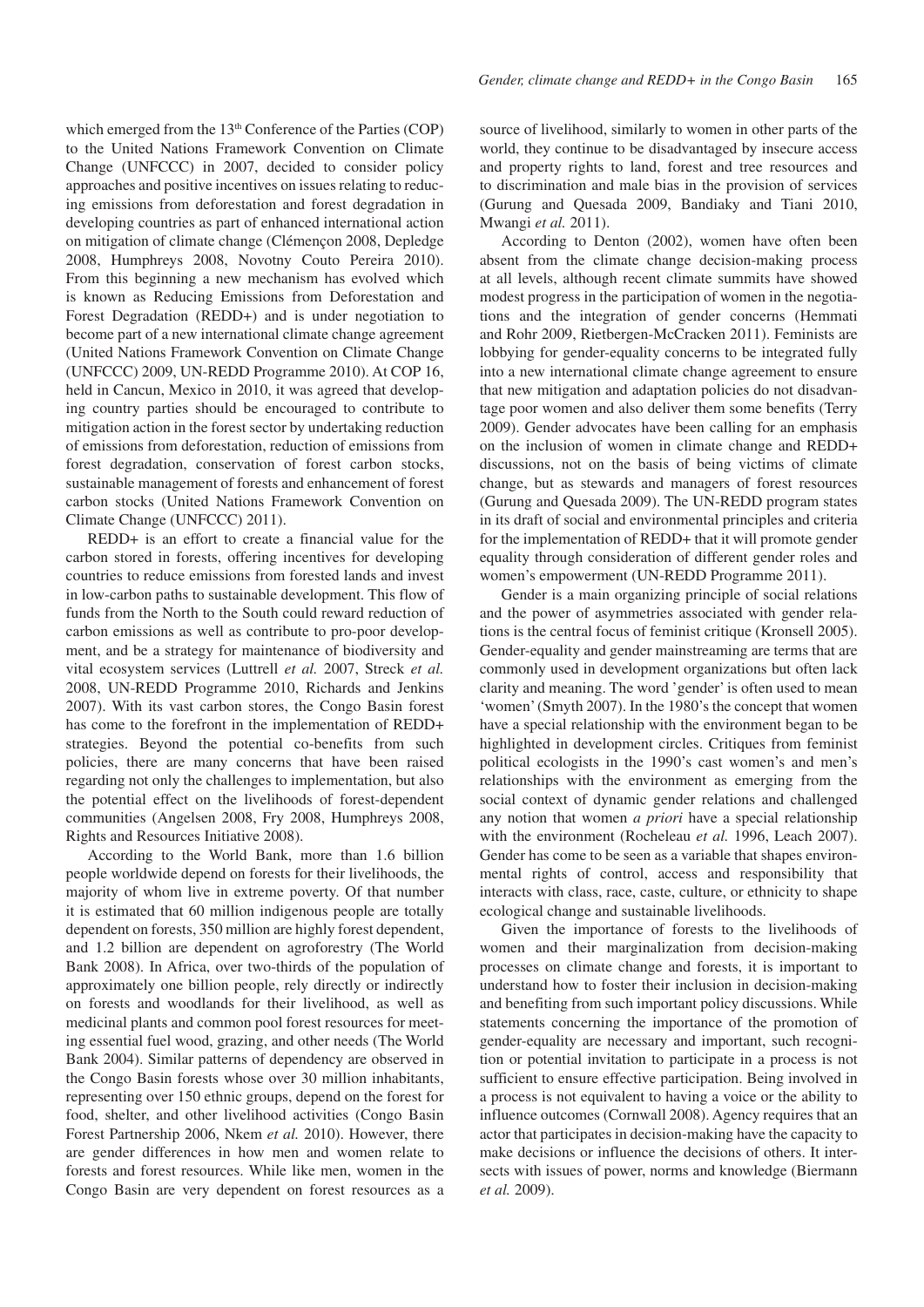Studies have shown that just increasing the numbers of women in political circles does not necessarily lead to the pursuit of policies of gender equality by these same women due to a complex set of reasons (Cornwall and Goetz 2005).'Women' are also not a homogenous group but differ according to class, race, culture and ethnicity (Rocheleau *et al.* 1996, Cornwall *et al.* 2007, Agarwal 2009). While increasing the number of women in forest and climate change discussions may be important, increasing the effective voice or agency of all those most affected by these discussions is also important. However, gender equality cannot be simply dictated but emerges from sustained and continuous efforts to encourage a transformation of people's views and actions. Empowerment of any marginalized group is an ongoing and complex process rather than a product (Smyth 2007).

Research was conducted in three countries in the Congo Basin forest region, Cameroon, Central African Republic and the Democratic Republic of Congo, to ascertain if and how gender considerations were being integrated into discussions or decision-making on climate change and REDD+ in these countries. Using a qualitative approach in data collection, insight was gained into national policies, processes and strategies to address gender equity concerns and women's empowerment. First a general overview is given on gendered differences in relating to the forest of Central Africa. Following an outline of the methodology, the results of interviews with key actors and a review of relevant documents are presented. The paper ends with a discussion of the results in the context of the gender, development and forestry-related literature. Suggestions are made as to how issues of agency, equity and fairness concerns can be addressed in the design and implementation of climate change and REDD+ policies.

#### **Gender and Forests**

Research has shown that there are gender differentiated rights, roles and responsibilities related to use of forests and forest resources. Forests are important for the collection of nontimber forest products (NTFPs), which is done throughout the world by both men and women (Neumann and Hirsch 2000). In Africa, however, the types of products collected and collection sites may differ on the basis of gender (Dianzinga and Yambo 1992, van Dijk 1999, Dkamela 2001, Tiani 2001, Timko et al. 2010). In Cameroon, NTFP exploitation is closely related to the task and activities of different members of a household, with women tending to collect more food products in the fields, fallows and secondary forests. Men, in general, are more aware of primary forest species which they collect while on hunting trips (van Dijk 1999, Russell and Tchamou 2001). The products that women collect generally contribute to satisfying the food needs, medicinal needs and practical needs of daily life, such as firewood (Tobith and Cuny 2006).

Markets for NTFPs in the Congo Basin are organized and dominated by women, representing the traditional division of labour in a household, where women specialize in the sale of NTFPs and food crops while men specialize in the marketing of cocoa and coffee (Ndoye *et al.* 1997/98, Nkem *et al.* 2010).

A study of 25 markets in the humid forest zone of Cameroon showed that 89 percent of the NTFP traders were women, although those men who sold NTFPs typically had larger businesses (Ruiz Pérez *et al.* 2002, Awono *et al.* 2010). In sub-Saharan Africa, in general, often women from the poorest households obtain a major source of their subsistence from a diverse set of forest products (Timko *et al.* 2010). The commercialization of some products is also exclusively the domain of women (Brown and Lassoie 2010). Dkamela (2001), in research in eastern Cameroon, found that only palm wine was sold by men. Ruiz Pérez et al. (2002) noted from their market surveys that, although most products were sold by both men and women, some such as palm nuts, were sold only by women. Women also trap small animals and fish and sell smoked meat or dried fish (Tiani *et al.* 2004, Tobith and Cuny 2006).

Although women often dominate the collection and commercialization of NTFPs they do not have security of access to these products or land and natural resources in general. In the humid forest zone of Cameroon, a woman has access to forest products in most cases by virtue of her relationship to the men of the family. While still a child, a girl helps her family with crops and collecting NTFPs on land that her father holds in the traditional tenure system (Guyer 1984, Diaw 1997). Marriage is a radical change in the life of a girl, at which time she loses all usufruct rights to the goods and resources she spent her life gathering or developing, and she leaves her village and joins her husband's family. There she acquires a share in the usufruct rights to the forest resources of her mother-in-law and those left behind by her sisters-inlaw, who have left in marriage. The situation of access to resources is even more unstable if the woman is divorced, never marries or only bears girls (Tiani 2001). While the traditional tenure system persists in Cameroon, there is some evidence that this may be changing in some areas.

In the Congo Basin forest, the management of timber and wildlife generally falls under the responsibility of men (Tiani 2001, Tiani *et al.* 2004). Policies on decentralization of forest management have been implemented with the expectation of giving marginalized groups more influence on local policy and forest management. In Cameroon, research showed that in many cases community forest management committees have been dominated by local elites and other groups have been excluded (Oyono 2004, Oyono 2005, Oyono *et al.* 2005). Women often have only a token representation on these committees and do not hold important decision-making roles (Tobith and Cuny 2006, Bandiaky and Tiani 2010). Traditional rules and norms also sometimes exclude women from accessing or being involved in managing forest resources. For example, in northwest province of Cameroon, women are prevented from planting or harvesting certain species of trees and are excluded from traditional sacred societies, like the *Kwifon*, which make major decisions about resource management (Fonjong 2008).

In the Congo Basin, forest agriculture is practiced with a system of shifting cultivation of which the main crops are food crops (Congo Basin Forest Partnership 2006, de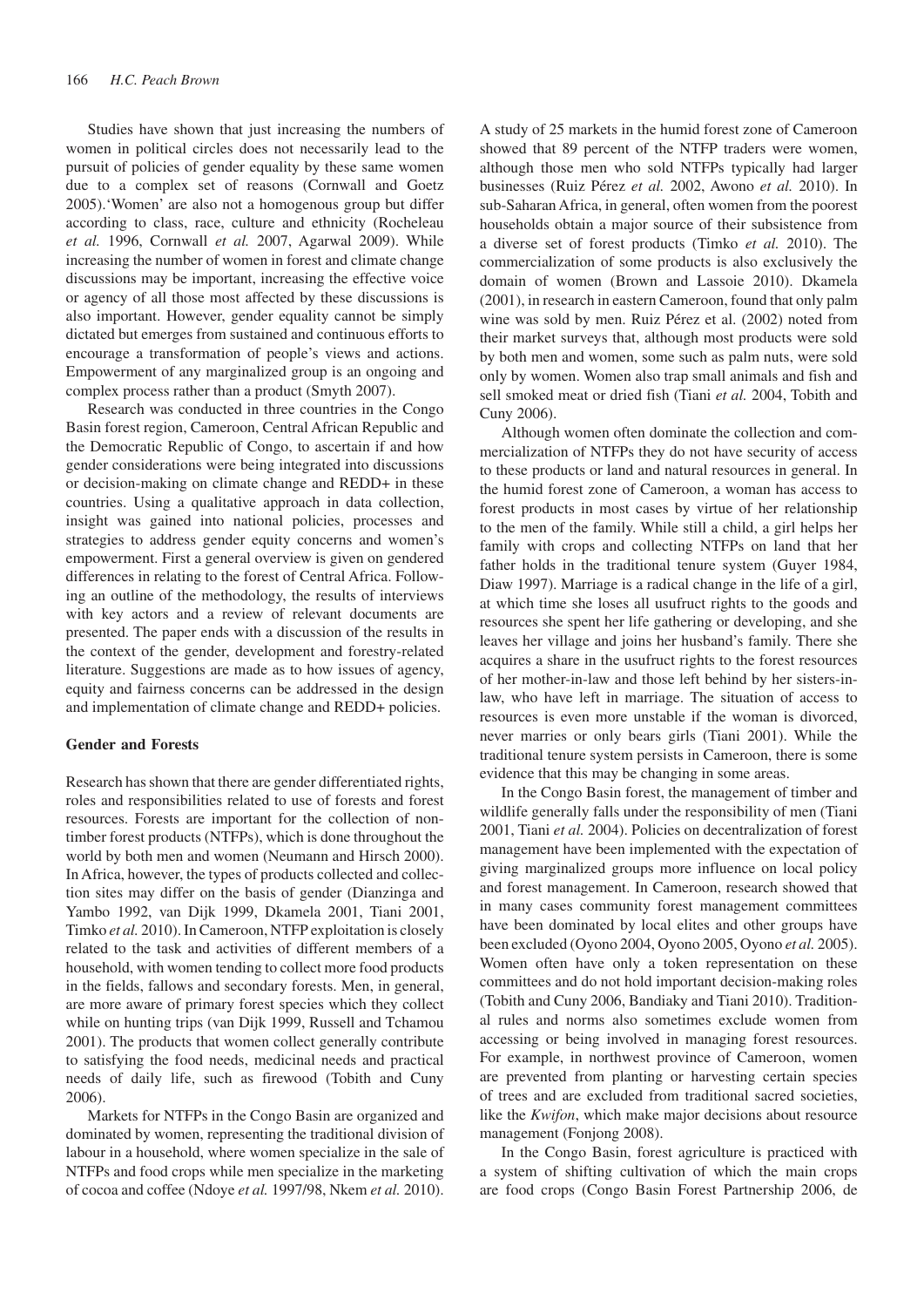Wasseige *et al.* 2009). Men play a predominant role in opening the primary forest for cultivation while women generally prepare the soil, plant, tend and harvest the crops planted in successive years. Women play the dominant role in the production of food crops for household consumption as well as sale. While producing some food crops, men also engage in cultivation of cocoa and coffee as cash crops (Brown and Lapuyade 2001, Brown and Lapuyade 2001). These cash crops are normally grown in small-holder agroforestry systems containing a diversity of NTFPs (Sonwa *et al.* 2007, Sonwa *et al.* 2011).

#### METHODOLOGY

This research was carried out in the Republic of Cameroon, the Central African Republic (CAR) and the Democratic Republic of Congo (DRC), three countries in Central Africa whose land surface area contains the greater majority of the Congo Basin forest (Figure 1). This research was conducted as part of a larger study on climate change mitigation and adaptation in the Congo Basin.

While there are many institutions at different levels, for the purposes of this research we focused on formal national, regional and international institutions because of their decision-making role in climate change or forest issues or because of the impact climate change might have on them in the future. The selected institutions represented various government ministries, regional and international institutions, the private sector, civil society and indigenous peoples (Table 1). The representatives of the institutions were chosen for interviews because of their knowledge or involvement in climate change and forestry issues. Where there was no active institutional participation on climate change issues, the positions of those chosen exposed them to the issues in general terms. Efforts were made to obtain interviews with the government ministries that had particular responsibility for issues related to gender but this was not possible in every country. Non-governmental organizations which had a stated mandate to address women's concerns were also targeted.

Semi-structured, open-ended interviews were conducted and one aspect of the interview process sought to ascertain the nature of the involvement of men and women in discussions related to climate change or the REDD+ process. Use of this qualitative approach in data collection allows the interviewer to use a guide to explore similar questions with all the institutional representatives, with the flexibility necessary to ask further questions in order to elucidate the subject (Patton 2002). In most cases, one respondent from each institution was interviewed; however, sometimes several representatives of an institution participated in a group interview. Twentyseven interviews were conducted in Cameroon in September and October 2008. In December 2009, 26 interviews were conducted in CAR. Forty-five interviews were conducted in November 2009 and January and February 2010 in DRC. Interviews were conducted in French or English, depending on the preference of the person being interviewed and were

digitally recorded for later transcription. Informal conversations with key informants in each country provided additional information.

Interview data were supplemented by a review of relevant documents related to climate change, particularly the National Adaptation Program of Action (NAPA) and those related to the REDD+ preparation process of the Forest Carbon Partnership Facility (FCPF), a multi-donor initiative led by the World Bank. Only DRC and CAR had developed NAPAs. The REDD+ documents examined included the Readiness Planning Idea Note (R-PIN) for all three countries, the Readiness Preparation Proposal for CAR, the Readiness Preparation Plan of DRC (R-PP), and progress reports until June 2011.

#### RESULTS

## **Inclusion of Gender Concerns in NAPA Documents and Process**

Review of the NAPA documents produced by CAR and DRC revealed that there was a stated concern to have a gender sensitive approach in the development of the NAPA and to climate change adaptation (Table 2). It was not clear, however, exactly what was meant by such an approach or how it would be fostered to ensure a gender sensitive approach to climate change adaptation. The NAPA for CAR states that it followed a participatory approach in development of the document including the involvement of all stakeholders, particularly at the community level. Specific mention is made of the need to involve both men and women at this level and the importance of the consideration of gender equity in the process. The strategies that were followed to facilitate an effective participatory process were not outlined (Minister of Water Forests Hunting Fishing and the Environment of the Central African Republic 2008). Women, particularly pregnant women, are named in the NAPA of CAR as being among those most vulnerable to the health impacts of climate change. The need to involve women's groups in health and sanitation projects was also mentioned. The NAPA of DRC notes that women are dependent on natural resources for their livelihood through agriculture, collection of forest products or fishing (Minister of Environment Democratic Republic of Congo 2006). The need to develop projects to build women's knowledge and capacity in these natural resource areas in order to improve their livelihood is stated. Women are identified as being disadvantaged in relation to opportunities for education or capacity-building related to improved techniques. The NAPA also states that such lack of access and resulting poverty among women is caused by institutions and customs which maintain married women's dependence on their husbands.

Interview results showed that government ministries with particular responsibility to address gender issues were not involved in climate change discussions. In DRC it was not evident that the Ministry of Gender, Family and Children was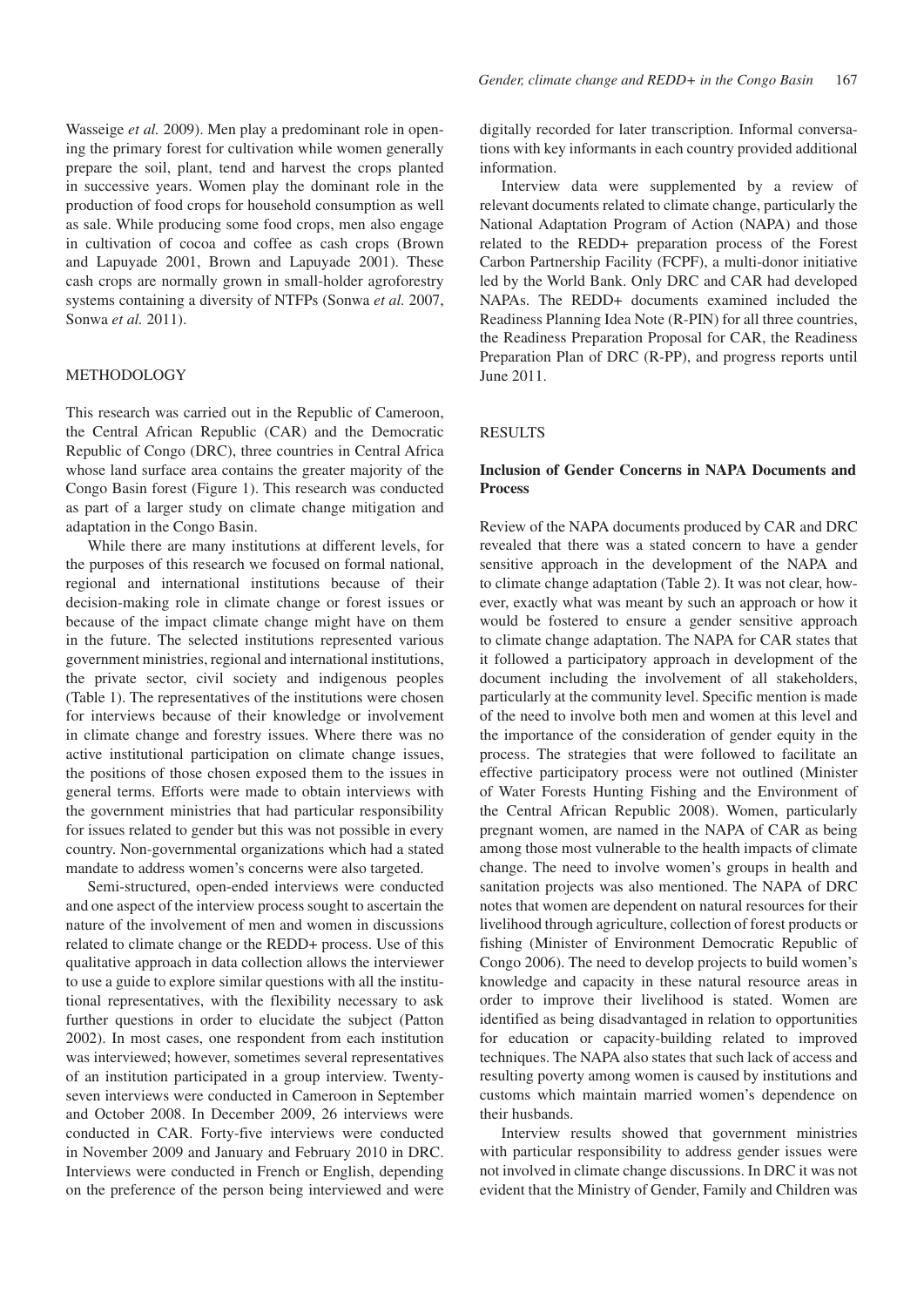



part of the National Climate Change Committee, which has representation from various departments and the President's office to discuss climate change issues. In DRC and CAR, they were not listed as being included in the development of the NAPA (Minister of Environment Democratic Republic of Congo 2006, Minister of Water Forests Hunting Fishing and the Environment of the Central African Republic 2008). While the active involvement of government 'gender' departments were not part of the development of these documents,

there did appear to be some involvement of women at the community level. In CAR, interview respondents said that the development of the NAPA followed the required participatory process and so input was sought at the community level including that of village women. It is difficult to tell how this was done, however, or determine if this was an in-depth participatory process for either local women or men. The NAPA process in DRC appeared to include very limited participation of any stakeholders at the community level.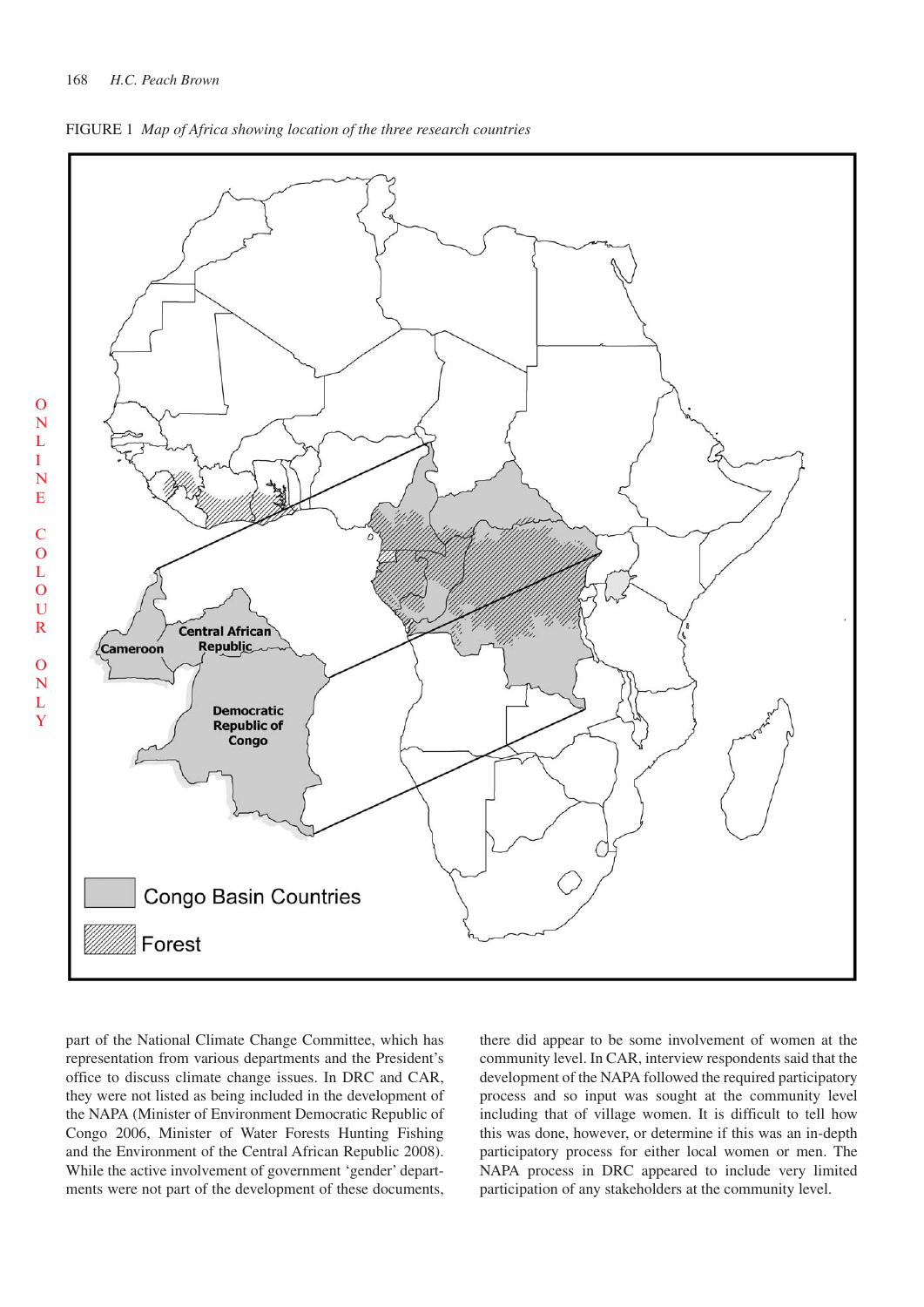| <b>Country</b> | Government | <b>International</b><br><b>NGO</b> | <b>National</b><br>Organization | <b>Private Sector*</b> | <b>International</b><br>Organization | Other** |
|----------------|------------|------------------------------------|---------------------------------|------------------------|--------------------------------------|---------|
| Cameroon       |            |                                    |                                 |                        |                                      |         |
| <b>CAR</b>     |            |                                    |                                 |                        |                                      |         |
| <b>DRC</b>     | $14***$    |                                    |                                 |                        |                                      |         |
| Total          |            | I U                                | 20                              |                        |                                      |         |

TABLE 1 *Summary of participating institutions by country*

\* In Cameroon, six private forestry companies were interviewed. In DRC three private forestry companies as well as the General Secretary of the Forest Industries Federation, which represents most of the approximately 20 forestry companies in DRC, was interviewed. Information on the forestry sector in CAR was obtained from the internationally funded Forest Management Plan Implementation Support Program which provides support for the development of forest management plans. This is included under International Organizations.

\*\* Includes regional organizations and universities.

\*\*\* Since the Ministry of Environment, Nature Conservation and Tourism is composed of multiple branches, each of the six branches interviewed was counted as a separate institution.

TABLE 2 *Summary of the inclusion of gender considerations in selected policy forums and processes*

| <b>Policy Forum or Process</b> | <b>DRC</b>                                           | <b>CAR</b>                                           | Cameroon                                             |
|--------------------------------|------------------------------------------------------|------------------------------------------------------|------------------------------------------------------|
| <b>NAPA</b>                    | $\pm$                                                |                                                      | NA                                                   |
| $R-PIN$                        |                                                      |                                                      |                                                      |
| $R-PP$                         |                                                      |                                                      | NA                                                   |
| <b>REDD+</b> Workshops         |                                                      | NA                                                   | NA                                                   |
| <b>National Committee</b>      |                                                      | NA                                                   | NA                                                   |
| 'Gender' Departments           | Not included in climate change<br>or REDD+ processes | Not included in climate<br>change or REDD+ processes | Not included in climate change<br>or REDD+ processes |

NAPA National Adaptation Program of Action; R-PIN Readiness Planning Idea Note; R-PP Readiness Preparation Plan or Proposal; NA Not Apply; + gender consideration included; - no evidence of inclusion of gender concerns.

#### **Inclusion of Gender Concerns in REDD+ Documents and Processes**

Consideration of the different relationship of men and women to the forest did not appear to be part of the initial REDD+ readiness process in all three countries (Table 2). Government institutions with responsibility for gender were not listed as being part of the development of the R-PIN in CAR and Cameroon (Ministry of the Environment and Nature Protection of the Republic of Cameroon 2008, Ministry of Water Forests Hunting Fishing and the Environment of the Central African Republic 2009). Nor were they part of the development of the R-PIN and Readiness Preparation Plan (R-PP) in DRC (Ministry of Environment Nature Conservation and Tourism of the Democratic Republic of Congo 2008, Ministry of Environment Conservation of Nature and Tourism Democratic Republic of Congo 2010). However, the focal point for gender and the promotion of women, as well as representatives of several women's organizations are listed as participants in workshops that were held to develop the Readiness Preparation Proposal (R-PP) of CAR (Ministry of Water Forests Hunting Fishing and the Environment of the Central African Republic 2011).

While the importance of stakeholder involvement in the process is mentioned as part of the R-PINs, for the most part, gender concerns as a specific category was not evident. However, in the final R-PP for DRC it states that a Thematic Coordination Group (TCG) will be established to address various concerns, one of which relates to the barriers of the participation of women in the REDD+ process. The TCG will be charged to make sure that issues of gender are streamlined throughout the REDD+ readiness process to make sure that gender dimensions are addressed in community forest management and the distribution of carbon benefits (Ministry of Environment Conservation of Nature and Tourism Democratic Republic of Congo 2010). CAR's Readiness Preparation Proposal states that a gender sensitive approach needs to be fostered in the development of the Readiness Preparation Plan that considers gender differences in relation to the environment (Ministry of Water Forests Hunting Fishing and the Environment of the Central African Republic 2011). Specific strategies for inclusion of gender concerns in the REDD+ process in CAR or DRC were not elaborated.

The R-PINs in all three countries and the R-PP in DRC did not appear to seek input from the community level stakeholders in all three countries. However, some women's groups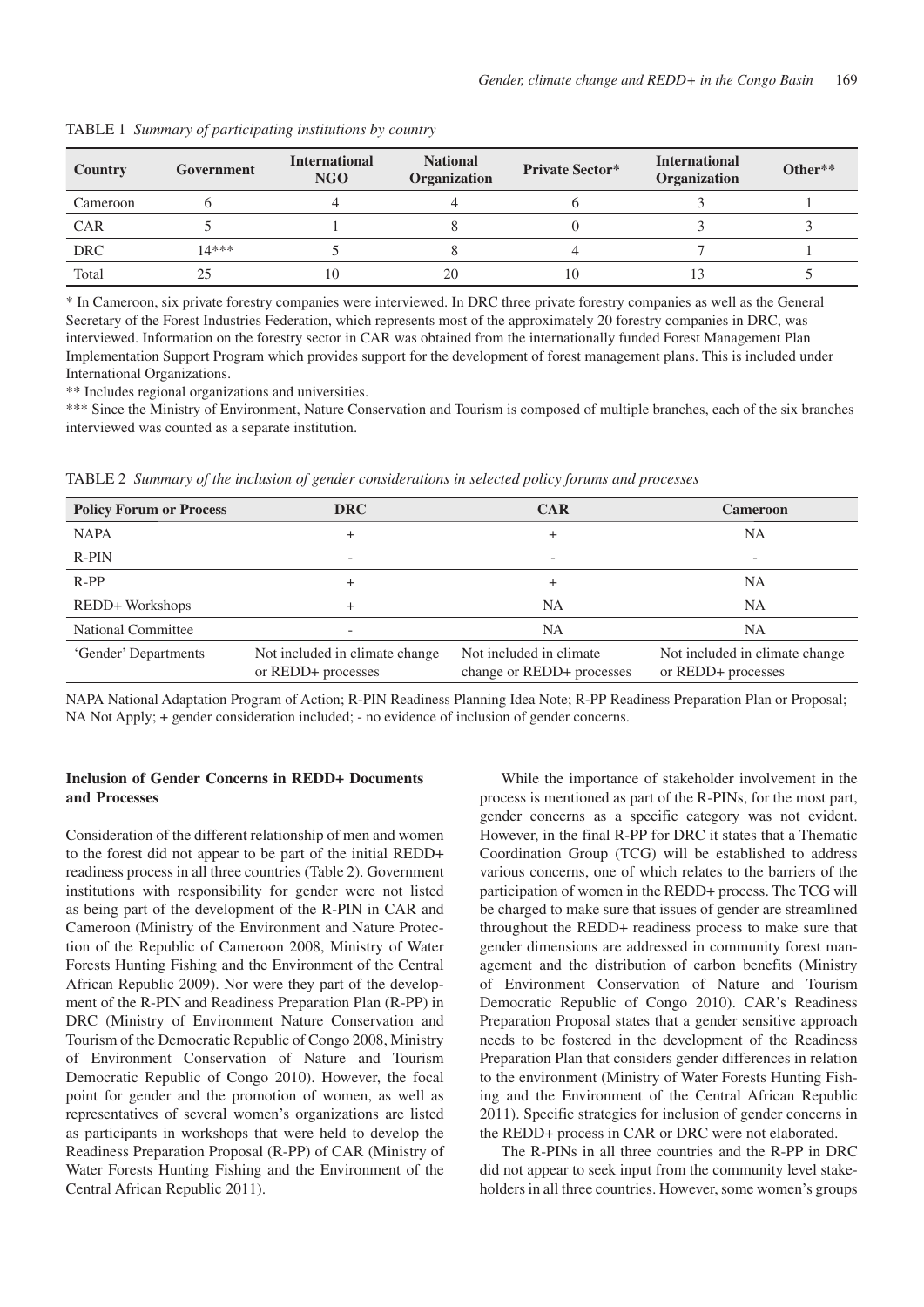were involved in the REDD+ workshops held at the provincial level in DRC which sought to inform people about REDD+. The REDD Readiness Progress Fact Sheet for DRC also indicates that the work of the various TCGs has begun and includes extensive involvement of key stakeholders (Democratic Republic of Congo 2011). Ten workshops were held in CAR as part of the process to develop the Readiness Preparation Proposal, however, all except one were held in the capital city which limits community participation. While representatives of women's organizations participated in these workshops, a statement of Central African Civil Society, including those groups representing women, criticized the process as not being representative of the views of all of civil society or indigenous peoples (Central African Republic Civil Society representatives 2011).

#### DISCUSSION

The acknowledgement of the importance of taking a gender sensitive approach in NAPA documents and the later REDD+ documents are indicative of what has become a common concern in development circles. Inclusion of participatory and gender sensitive language is often dictated by donors. It reflects a general and important recognition that women and men differ in how they will be affected by climate change and REDD+ policies which has been developing in recent meetings of the UNFCCC (Hemmati and Rohr 2009). In development organisations, so called 'gender mainstreaming' grew out of a concern that women and gender issues not remain marginal to their ideas and practices, but should be central to them (Smyth 2007). It is also reflective of the recent framing of gender and environment concerns in relational and rights-based terms (Leach 2007). However, the strategies and processes for implementing such gender sensitive approaches in the Congo Basin remain vague. It is evident that in many cases the language has promised more than has been the reality. This is perhaps not surprising as Cornwall et al. (2007) caution that large bureaucracies tend to incorporate information on their own terms, privileging that which fits in with their own views of the world and shared analytical framework. The concept of 'gender' becomes a technical fix that is divorced from its historical, political and cultural context. The history of other policy processes shows, however, that despite the challenges of vagueness, it is only if gender language and aspects are integrated into documents, that there will be a chance to refer to them and hold governments or other institutions accountable to their commitments to gender equity (Hemmati and Rohr 2009).

The low level of gender consideration and women's participation in policy forums and processes related to climate change or REDD+ in Cameroon, CAR and DRC is not necessarily surprising given other studies which have highlighted women's low level of involvement in decision-making related to climate change or forest resources (Denton 2002, Tobith and Cuny 2006, Fonjong 2008, Hemmati and Rohr 2009, Bandiaky and Tiani 2010, Demetriades and Esplen 2010, Mwangi *et al.* 2011). Bandiaky and Tiani (2010) state that

women's exclusion from decision-making circles regarding forest management in Africa is only one of many examples of their exclusion from political life in general. This limited level of involvement of women in forestry management has been found in other countries as well (Agarwal 2001, Reed and Varghese 2007, Mwangi *et al.* 2011). While some increased level of women's involvement in climate change conferences at the international level has been observed, the overall influence of women in the climate change negotiations appears to be limited (Hemmati and Rohr 2009, Demetriades and Esplen 2010, Rietbergen-McCracken 2011).

While recent indications of a concern for gender equity and women's empowerment in international climate change documents address an important aspect of climate justice, it is also important to consider how such commendable goals can be accomplished. Studies on increasing the number of women in politics shows that there is not a direct connection between an increased number of women and pursuit of policies of gender equality (Cornwall and Goetz 2005). Just having more women involved will not necessarily lead to better, fairer and more responsive government. In Africa, while there is a gender gap in participation in the political sphere, there have been some examples where women's participation has had a transformative effect on politics in general (Coffe and Bolzendahl 2011). However, particularly in places, such as Africa, where masculinist political cultures mediate participation in the public sphere, women's influence is constrained (Cornwall and Goetz 2005). It is important to increase the number of women participating in various institutions in the Congo Basin, and that those government and nongovernmental institutions that are charged with the gender file be explicitly brought into the climate change and REDD+ process. However, any consideration of increasing gender equity in climate change or REDD+ policies and processes needs go beyond just increasing the number of women at the table, to taking into account the power relations and cultural norms which influence the agency of actors once they are there.

The history of participatory development and resource management has shown that despite inclusive language, efforts are not always successful in engaging marginalized groups. Traditionally powerless groups, like women and minorities, are often limited in their access and effectiveness by informal rules, norms, and bias that act as barriers to participation in decision-making (Agarwal 2001, Odebode 2005, Tobith and Cuny 2006, Bandiaky and Tiani 2010). Reed and Varghese (2007) argue that attention needs to be paid not only to nominal participation, but also to effective participation that is influenced by informal processes and power relations in local and organizational culture. Studies on decentralization of forest management in Africa have stated the importance of making explicit the needs and interests of women within the agendas, budgets and development plans of decentralized institutions (Bandiaky and Tiani 2010). It is also important to assess formal and customary laws which may have an impact on women's participation and the implementation of policies (Aguilar and Sasvari 2009). Striving for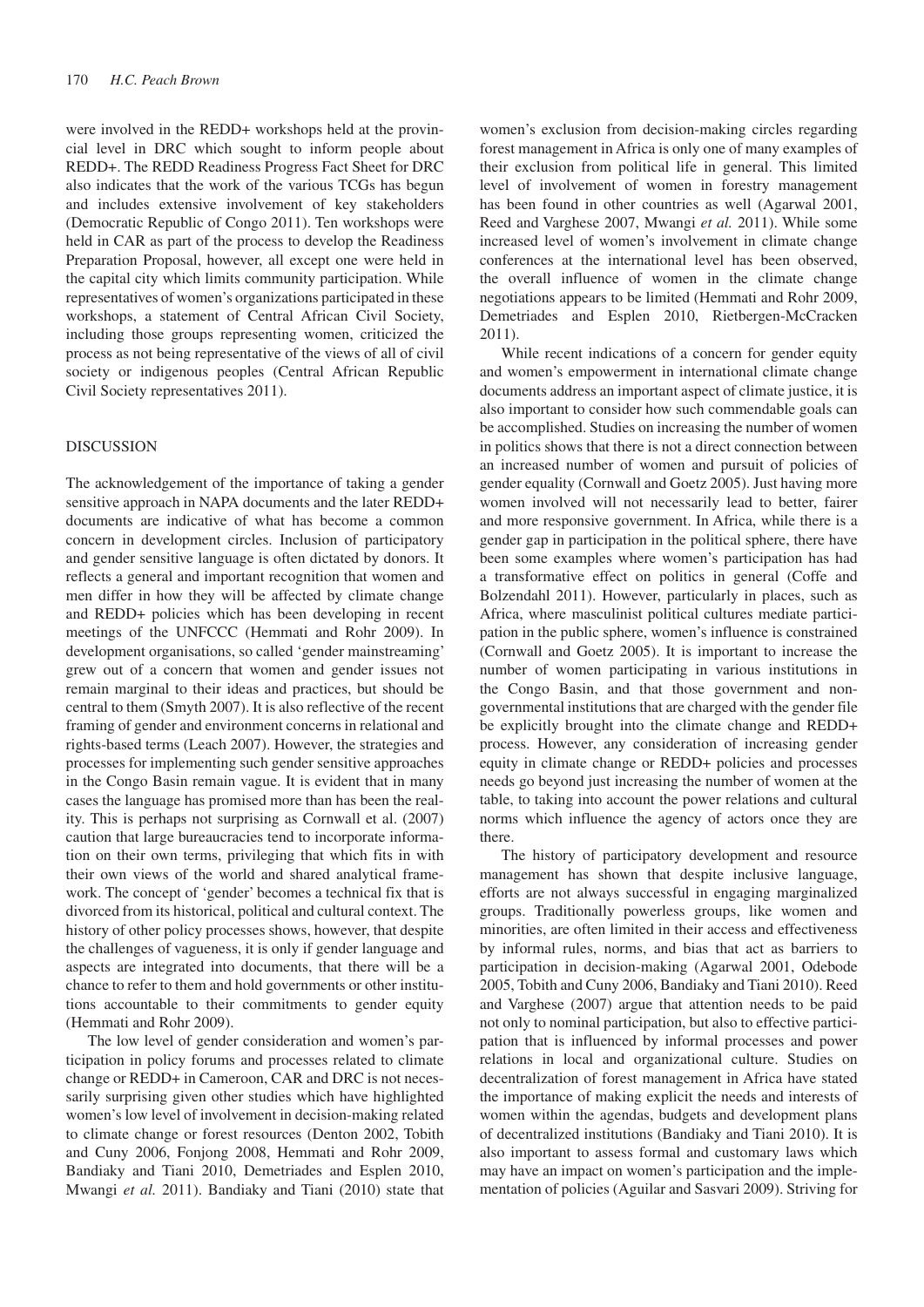gender equity or women's empowerment in relation to climate change and REDD+ in the Congo Basin will require an examination of the power relations that sustain inequity to be part of the process (Cornwall 2007).

A concern for gender equity and women's empowerment should reflect not only a recognition of the right that both men and women have to participate in decision-making on climate change and forests, but also the diversity of knowledge that they bring. If both women and men are not involved in developing national adaptation and mitigation strategies this could undermine the effectiveness of projects at the local level. Studies have shown that women and men have distinct and valuable knowledge about how to adapt to the adverse impact of environmental degradation which can be leveraged to better prepare for climate change (Nelson and Stathers 2009, Demetriades and Esplen 2010). Increasing the diversity of knowledge that is available in policy forums and processes could ultimately improve the outcomes and increase the resilience of the social-ecological system. Some studies have shown that increased involvement of women in forest governance leads to better resource conservation and regeneration (Agarwal 2009, Agarwal 2009) and so it might be expected that further involvement of women in climate change and REDD+ discussions could improve the overall outcomes. A study in Cameroon found that women have many assets to contribute to the management of community forests (Brown *et al.* 2007). While Mwangi et al. (2011) caution against portraying women as 'natural conservators', their study does suggest that mixed groups responsible for forest management offer an avenue for exploiting the strengths of women and men, while tempering their individual shortcomings.

As mitigation and adaptation to climate change ultimately happens at a local level, explicit attempts to increase participation at the local level must also be made. Effective participation in natural resource management has been shown to be increased by deliberate facilitation of the social learning process of institutional change (Röling and Jiggins 1998, Buck *et al.* 2001, Buck 2002, Brown *et al.* 2008, Streck *et al.* 2008, Brown *et al.* 2010). Such facilitation requires a diversity of approaches that include gender-sensitive awareness campaigns involving the design of information and communication channels, the timing and location of meetings, specific financing, as well as training and capacity-building programs (Odebode 2005, Tobith and Cuny 2006, Fonjong 2008, Aguilar and Sasvari 2009, Gurung and Quesada 2009, Bandiaky and Tiani 2010). Institutional change does not happen quickly and so investment in the process is needed in the long term.

An important limiting aspect of women's involvement in forest management decision-making at the local level is their insecure access to land and resources (Fonjong 2008, Bandiaky and Tiani 2010). In the Congo Basin, as in many African countries, the state is the sole guardian and chief manager of all forests in the country (German *et al.* 2010). In many places the traditional system of inheritance still predominates on a daily basis, which generally favours men (Diaw 1997, Tiani 2001, Fonjong 2008). Therefore, increased consideration of gender interests in the REDD+ process should necessitate land tenure reform that takes aspects of gender into consideration. The potential of REDD+ to address broad issues of tenure concerns in all three countries has been mentioned in other research (Cotula and Mayers 2009, Brown *et al.* 2010, Brown *et al.* 2011). This will be challenging and so there is a need to incorporate a gender analysis from the beginning in any redesign of the system (The World Bank *et al.* 2009).

With a focus on gender equity and women's empowerment it is also important to recognize that women are not a homogeneous group (Cornwall 2003, Arora-Jonsson 2011). As with men, women differ on the basis of socio-economic status, ethnicity, education, household and family. The construct of 'women' also neglects the interests women have in common with some of the men in their lives, whether as member of generations, families or economic groups as well as the lack of common interest women may experience with other women (Cornwall 2007). Ensuring increased participation of women in climate change policy debates does not guarantee that issues faced by women in poverty will be addressed (Denton 2002). Agarwal (2009) points out that differences in forest management outcomes can be a reflection of differing characteristics and assets of different groups of women involved in the process. Given their reliance on shifting cultivation for food production and the harvesting of NTFPs, REDD+ policies could reduce women's effective access to forest resources. Therefore, care will need to be taken in ensuring that the women most affected by climate change and REDD+ outcomes are part of decision-making at all levels and that their agency is fostered.

While increasing gender equity and women's empowerment in relation to the climate change and the REDD+ process is the subject of this study, it is important to recognize that in the move toward more equitable, appropriate and effective climate change policies and programs, other forms of disadvantage and exclusion based on power, class, age and ethnicity must also be overcome (Demetriades and Esplen 2008, Demetriades and Esplen 2010). There is a need to see women and men as capable agents in mitigating and adapting to climate change without losing track of the power relations involved (Arora-Jonsson 2011). Therefore, rather than the "add women and stir" approach, strategies and tactics that take account of the power effects of difference and combine advocacy with processes that enable all people to recognize and use their agency are needed (Cornwall 2003). In this way women, and other marginalized groups, will have the skills and confidence to contribute to the climate change and REDD+ process at the local, national, regional and international levels. It will address equity and fairness concerns and ultimately increase the potential success of these important policies and programs at all levels.

## **CONCLUSION**

Increasing global average air and ocean temperatures will have an effect on those in the global south who are already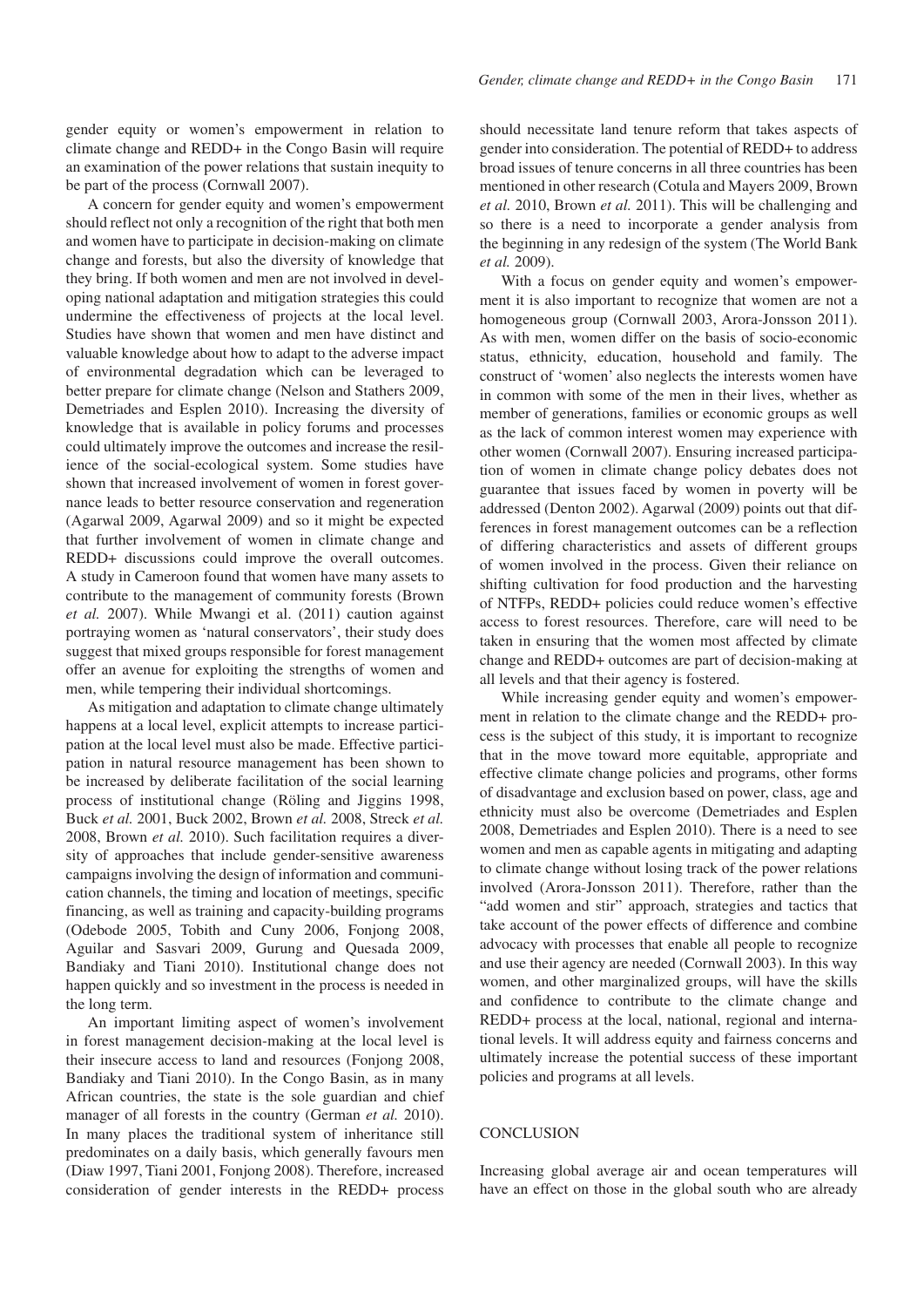poor and marginalized. African populations are expected to be more vulnerable because of a higher than the global average degree of change, high levels of dependence on natural resources, and a low degree of adaptive capacity. Vulnerability to climate change is also a function of differences in gender and, while it is a contested concept, many feel that poor, rural women will be most vulnerable due to a dependence on natural resources, gendered divisions of labour, physical mobility and access to decision-making at household and community levels. Women are also dependent on forest resources as a source of livelihood and will be impacted by a changing climate as well as new international policies on REDD+. However, they often do not control land and related forest resources and are discriminated against in the provision of services. Recognition of the vast carbon stores of the Congo Basin rainforest of Central Africa has increased its profile in international mechanisms to address mitigation of climate change through reduction of deforestation and forest degradation. Given the differences in the relationship of men and women to forest resources in the Congo Basin, and its importance for climate change adaptation and mitigation, it is important to understand how to foster gender equity in decision-making and benefiting from such important policy discussions. This research sought to ascertain if and how gender considerations were being integrated into discussions or decision-making on climate change and REDD+ in three countries; Cameroon, DRC and CAR. A qualitative approach in data collection was followed and included conducting semi-structured interviews with institutions of the state, the private sector, civil society and indigenous peoples, as well a review of climate change and REDD+ documents.

Results indicated that while NAPA documents stated the need for a gender sensitive approach to climate change adaptation, it did not appear that there had been broad participation in the development of the documents. Any strategies to address gender concerns were vague. For the most part, government departments with a mandate to address issues of gender were not included in climate change and REDD+ policy forums and processes. Initial REDD+ documents did not address gender equity concerns but development of some later documents have indicated a concern to increase the participation of women in the process. The R-PP of DRC pledges to make sure that issues of gender are streamlined throughout the REDD+ readiness process to make sure that gender dimensions are addressed in community forest management and the distribution of benefits. While inclusion of language to address a concern for gender equity and women's empowerment in climate change and REDD+ policies and processes is welcome, translating it into reality is a complex process. Approaches, strategies and tactics that take into account the power effects of difference and combine advocacy with processes that enable all people to recognize and use their agency are needed. This will ultimately lead to better outcomes for both adaptation and mitigation of climate change.

#### ACKNOWLEDGEMENTS

I would like to thank all the participating institutions for giving time from their busy schedules for the interviews. I also appreciate the help of the research assistants in each country. I am also grateful to three anonymous reviewers for their valuable comments which have substantially improved this paper. Helpful comments were also received from the panellists and participants at the 2011 Colorado Conference on Earth System Governance: Crossing Boundaries and Building Bridges. This research was conducted under the International Development Research Centre (IDRC) funded Congo Basin Forest Climate Change Adaptation project of the Center for International Forestry Research and a Social Sciences and Humanities Research Council of Canada Postdoctoral Fellowship. The research was also supported by the Global Environmental Change Group in the Department of Geography at the University of Guelph.

## **REFERENCES**

- ADGER, W.N. 2003. Social capital, collective action, and adaptation to climate change. *Economic Geography* **79**(4): 387–404.
- AGARWAL, B. 2001. Participatory exclusions, community forestry, and gender: An analysis for South Asia and a conceptual framework. *World Development* **29**(10): 1623– 1648.
- AGARWAL, B. 2009. Gender and forest conservation: The impact of women's participation in community forest governance. *Ecological Economics* **68**: 2785–2799.
- AGARWAL, B. 2009. Rule making in community forestry institutions: The difference women make. *Ecological Economics* **68**: 2296–2308.
- AGUILAR, L. and SASVARI, A. (2009) Gender equality within the REDD and REDD-plus framework. 10.
- ANGELSEN, A. 2008. *Moving Ahead with REDD: Issues, Options and Implications*. Bogor, Indonesia, CIFOR.
- ANNECKE, W. 2002. Climate change, energy-related activities and the likely social impacts on women in Africa. *International Journal of Global Environmental Issues* **2**(3/4): 206–222.
- ARORA-JONSSON, S. 2011. Virtue and vulnerability: Discourses on women, gender and climate change. *Global Environmental Change* **21**(2): 744–751.
- AWONO, A., NDOYE, O. and PREECE, L. 2010. Empowering women's capacity for improved livelihoods in nontimber forest product trade in Cameroon. *International Journal of Social Forestry* **3**(2): 151–163.
- BANDIAKY, S. and TIANI, A.-M. 2010. Gender representation and participation in decentralized forest management: Case studies from Cameroon and Senegal. *Governing Africa's Forests in a Globalized World*. L.A. German, A. Karsenty and A.M. Tiani. London, Earthscan: 144–159.
- BIERMANN, F., BETSILL, M.M., GUPTA, J., KANIE, N., LEBEL, L., LIVERMAN, D., SCHROEDER, H. and SIEBENHUNER, B. 2009. Earth System Governance: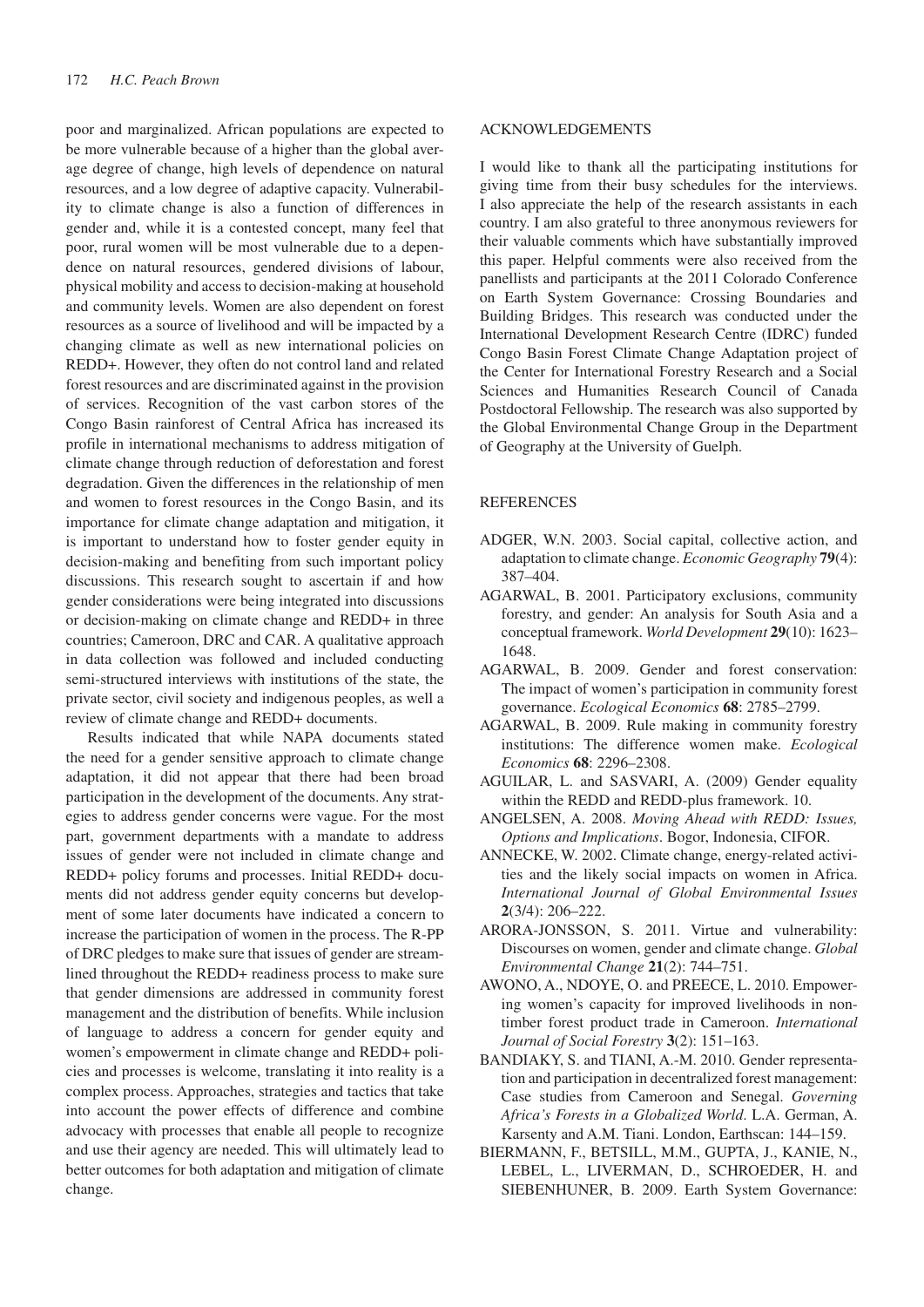People, Places, and the Planet. *Earth System Governance Project Report No. 1*. Bonn, International Human Dimensions Programme on Global Environmental Change: 148.

- BONAN, G.B. 2008. Forests and climate change: forcings, feedbacks, and the climate benefits of forests. *Science* **320**: 1444–1449.
- BROWN, D.R., DETTMAN, P., RINAUDO, T., TEFERA, H. and TOFU, A. 2010. Poverty alleviation and environmental restoration using the Clean Development Mechanism: A case study from Humbo, Ethiopia. *Environmental Management* on line 10.1007/s00267-010-9590-3.
- BROWN, H.C.P., BUCK, L. and LASSOIE, J.P. 2008. Governance and social learning in the management of non-wood forest products in community forests in Cameroon. *International Journal of Agricultural Resources, Governance and Ecology* **7**(3): 256–275.
- BROWN, H.C.P. and LASSOIE, J.P. 2010. The interaction between market forces and management systems: A case study of non-wood forest products in the humid forest zone of Cameroon. *International Forestry Review* **12**(1): 13–26.
- BROWN, H.C.P., NKEM, J.N., SONWA, D.J. and BELE, Y. 2010. Institutional adaptive capacity and climate change response in the Congo Basin forests of Cameroon. *Mitigation and Adaptation Strategies for Global Change* **15**: 263–282.
- BROWN, H.C.P., SMIT, B., SONWA, D.J., SOMORIN, O.A. and NKEM, J.N. 2011. Institutional perspectives of opportunities and challenges of REDD+ in the Congo Basin. *The Journal of Environment & Development* **Under review**.
- BROWN, H.C.P., WOLF, S.A. and LASSOIE, J.P. 2007. An analytic approach to structuring co-management of community forests in Cameroon. *Progress in Development Studies* **7**(2): 135–154.
- BROWN, K. and LAPUYADE, S. 2001. Changing gender relationships and forest use. *People Managing Forests: The Links between Human Well-being and Sustainability*. C.J.P. Colfer and Y. Byron. Washington, D.C., RFF Press & CIFOR: 90–115.
- BROWN, K. and LAPUYADE, S. 2001. A livelihood from the forest: Gendered visions of social, economic and environmental change in Southern Cameroon. *Journal of International Development* **13**: 1131–1149.
- BUCK, L. 2002. Facilitating the co-evolution of land use practice and institutions: Insights from an agroforestry initiative in Northeastern USA. *Wheelbarrows full of frogs: Social learning in rural resource management*. C. Leeuwis and R. Pyburn. Assen, The Netherlands, Koninklijke Van Gorcum: 349–363.
- BUCK, L., WOLLENBERG, E. and EDMUNDS, D. 2001. Social learning in the collaborative management of community forests: Lessons from the field. *Social Learning in Community Forests*. E. Wollenberg, D. Edmunds, L. Buck, J. Fox and S. Brodt. Jakarta, Indonesia, CIFOR: 1–20.
- CANADELL, J.G. and RAUPACH, M.R. 2008. Managing forests for climate change mitigation. *Science* **320**: 1456– 1457.
- CENTRAL AFRICAN REPUBLIC CIVIL SOCIETY REPRESENTATIVES. 2011. Statement of Central African Civil Society concerning the REDD Readiness Preparation Proposal (R-PP) of the Central African Republic. Bangui: 5.
- CHANT, S. 2010. Gendered poverty across space and time: Introduction and overview. *The International Handbook of Gender and Poverty: Concepts, Research, Policy.* S. Chant. Cheltenham, UK, Edward Elgar: 1–26.
- CHITIGA, M. and NEMARUNDWE, N. 2003. Policies and gender relationships and roles in the miombo woodland region of Southern Africa. *Policies and Governance Structures in Woodlands of Southern Africa*. G. Kowero, B.M. Campbell and U.R. Sumaila. Jakarta, Indonesia, CIFOR: 186–211.
- CLÉMENÇON, R. 2008. The Bali road map: A first step on the difficult journey to a post-Kyoto protocol agreement. *The Journal of Environment and Development* **17**(1): 70–94.
- COFFE, H. and BOLZENDAHL, C. 2011. Gender gaps in political participation across sub-Saharan African nations. *Soc Indic Res* **102**(245–264).
- CONGO BASIN FOREST PARTNERSHIP. 2006. The Forests of the Congo Basin: State of the Forest 2006.
- CORNWALL, A. 2003. Whose voices? Whose choices? Reflections on gender and participatory development. *World Development* **31**(8): 1325–1342.
- CORNWALL, A. 2007. Myths to live by? Female solidarity and female autonomy reconsidered. *Development and Change* **38**(1): 149–168.
- CORNWALL, A. 2008. Unpacking 'participation' models, meanings and practices. *Community Development Journal* **43**(3): 269–283.
- CORNWALL, A. and GOETZ, A.M. 2005. Democratizing democracy: Feminist perspectives. *Democratization* **12**(5): 783–800.
- CORNWALL, A., HARRISON, E. and WHITEHEAD, A. 2007. Gender myths and feminist fables: The struggle for interpretive power in gender and development. *Development and Change* **38**(1): 1–20.
- COTULA, L. and MAYERS, J. 2009. *Tenure in REDD: Startpoint or afterthought?* London, International Institute for Environment and Development.
- DE WASSEIGE, C., DEVERS, D., DE MARCKEN, P., EBA'A ATYI, R., NASI, R. and MAYAUX, P. 2009. Les Forêts du Bassin du Congo - État des Forêts 2008: 426.
- DEMETRIADES, J. and ESPLEN, E. 2008. The gender dimensions of poverty and climate change adaptation. *IDS Bulletin* **39**(4): 24–31.
- DEMETRIADES, J. 2010. The gender dimensions of poverty and climate change adaptation. *Social Dimensions of Climate Change: Equity and Vulnerability in a Warming World*. R. Mearns and A. Norton. Washington, DC, The World Bank: 133–143.
- DEMOCRATIC REPUBLIC OF CONGO. 2011. REDD Readiness Progress Fact Sheet. Kinshasa: 3.
- DENTON, F. 2002. Climate change vulnerability, impacts, and adaptation: Why does gender matter? *Gender and Development* **10**(2): 10–20.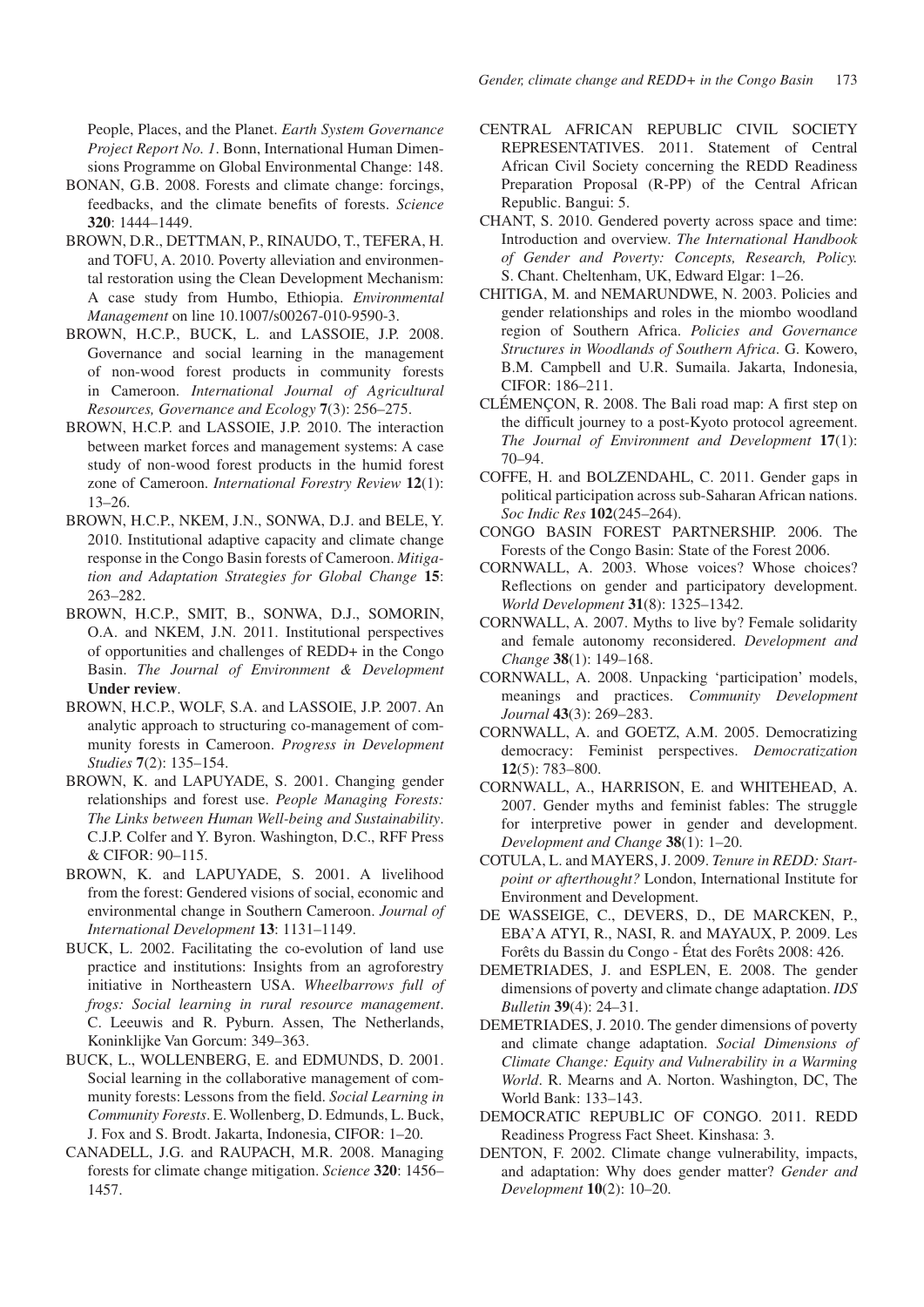- DEPLEDGE, J. 2008. High politics, high theatrics in Bali. *Environmental Policy and Law* **38**(1/2): 14–19.
- DIANZINGA, S. and YAMBO, P. 1992. Les femmes de la forêt: utilisation et conservation des ressources forestières autre que le bois. *Conservation of West and Central African Rainforests*. K. Cleaver, M. Munasinghe, M. Dysonet al. Washington, DC, The World Bank/IUCN: 233–238.
- DIAW, M.C. 1997. Si, Nda Bot and Ayong: Shifting cultivation, land use and property rights in Southern Cameroon, Rural Development Forestry Network: 21e: 1–28.
- DIXON, R.K., SMITH, J. and GUILL, S. 2003. Life on the edge: Vulnerability and adaptation of African ecosystems to global climate change. *Mitigation and Adaptation Strategies for Global Change* **8**(2): 93–113.
- DKAMELA, G.P. 2001. Les Institutions Communautaires de Gestion des Produits Forestiers Non-Ligneux dans les Villages Périphériques de la Réserve Biosphère du Dja. Kribi, Cameroon, The Tropenbos-Cameroon Program: 72.
- DUVEILLER, G., DEFOURNY, P., DESCLÉE, B. and MAYAUX, P. 2008. Deforestation in Central Africa: Estimates at regional, national and landscape levels by advanced processing of systematically-distributed Landsat extracts. *Remote Sensing of Environment* **112**: 1969–1981.
- EASTAUGH, C. 2008. Adaptations of forests to climate change: A multidisciplinary review. Vienna, IUFRO Secretariat: 18.
- EASTAUGH, C. 2010. Climate Change Impacts on African Forests and People Vienna, Austria, International Union of Forest Research Organizations. **24**: 99.
- FONJONG, L.N. 2008. Gender roles and practices in natural resource management in the North West province of Cameroon. *Local Environment* **13**(5): 461–475.
- FRY, I. 2008. Reducing Emissions from Deforestation and Forest Degradation: Opportunities and Pitfalls in Developing a New Legal Regime. *RECIEL* **17**(2): 166–182.
- GERMAN, L.A., KARSENTY, A. and TIANI, A.M., Eds. 2010. *Governing Africa's Forests in a Globalized World*. The Earthscan Forest Library. London, UK, Earthscan and CIFOR.
- GURUNG, J.D. and QUESADA, A. 2009. Gender-Differentiated Impacts of REDD to be addressed in REDD Social Standards, Women Organizing for Change in Agriculture and Natural Resource Management and Global Gender and Climate Alliance: 13.
- GUYER, J.I. 1984. *Family and Farm in Southern Cameroon*. Boston, Boston University.
- HANSEN, M.C., STEHMAN, S.V. and POTAPOV, P.V. 2010. Quantification of global gross forest cover loss. *PNAS* **107**(19): 8650–8655.
- HEMMATI, M. and RÖHR, U. 2009. Engendering the climate-change negotiations: Experiences, challenges and steps forward. *Gender and Development* **17**(1): 19–32.
- HOARE, A.L. 2007. Clouds on the Horizon: The Congo Basin Forests and Climate Change. London, The Rainforest Foundation: 26.
- HUMPHREYS, D. 2008. The politics of 'Avoided Deforestation': historical context and contemporary issues. *International Forestry Review* **10**(3): 433–442.
- INTERGOVERNMENTAL PANEL ON CLIMATE CHANGE (IPCC). 2007. Climate Change 2007: Synthesis Report. Cambridge, Cambridge University Press.
- KRONSELL, A. 2005. Gender, power and European integration theory. *Journal of European Public Policy* **12**(6): 1022–1040.
- LEACH, M. 2007. Earth mother myths and other ecofeminist fables: How a strategic notion rose and fell. *Development and Change* **38**(1): 67–85.
- LUTTRELL, C., SCHRECKENBERG, K. and PESKETT, L. 2007. The implications of carbon financing for pro-poor community forestry, Forestry Briefing 14. *Forest Policy and Environment Programme, Overseas Development Institute, Forestry Briefings Series*. London: 1–5.
- MERIDIAN INSTITUTE. 2009. Reducing Emissions from Deforestation and Degradation (REDD): An Options Assessment Report, Prepared for the Government of Norway by Arild Angelsen, Sandra Brown, Cyril Loisel, Leo Peskett, Charlotte Streck and Daniel Zarin.
- MINISTER OF ENVIRONMENT DEMOCRATIC REPUBLIC OF CONGO (2006) National Adaptation Program of Action to Climate Change of the Democratic Republic of Congo. 96
- MINISTER OF WATER FORESTS HUNTING FISHING AND THE ENVIRONMENT OF THE CENTRAL AFRICAN REPUBLIC. 2008. National Adaptation Program of Action to Climate Change. Bangui: 67.
- MINISTRY OF ENVIRONMENT CONSERVATION OF NATURE AND TOURISM DEMOCRATIC REPUBLIC OF CONGO (2010) Readiness Plan for REDD 2010– 2012.
- MINISTRY OF ENVIRONMENT NATURE CONSERVA-TION AND TOURISM OF THE DEMOCRATIC REPUBLIC OF CONGO. 2008. Forest Carbon Partnership Facility (FCPF) Readiness Planning Idea Note (R-PIN): 34.
- MINISTRY OF THE ENVIRONMENT AND NATURE PROTECTION OF THE REPUBLIC OF CAMEROON. 2008. The Forest Carbon Partnership Facility (FCPF) Readiness Planning Idea Note (R-PIN). Yaoundé, Cameroon: 31.
- MINISTRY OF WATER FORESTS HUNTING FISHING AND THE ENVIRONMENT OF THE CENTRAL AFRICAN REPUBLIC. 2009. Forest Carbon Partnership Facility (FCPF) Readiness Planning Idea Note (R-PIN): 34.
- MINISTRY OF WATER FORESTS HUNTING FISHING AND THE ENVIRONMENT OF THE CENTRAL AFRICAN REPUBLIC. 2011. Forest Carbon Partnership Facility (FCPF) Proposition de préparation à la readiness (R-PP). Bangui, CAR: 150.
- MWANGI, E., MEINZEN-DICK, R. and SUN, Y. 2011. Gender and sustainable forest management in East Africa and Latin America. *Ecology and Society* **16**(1): 17.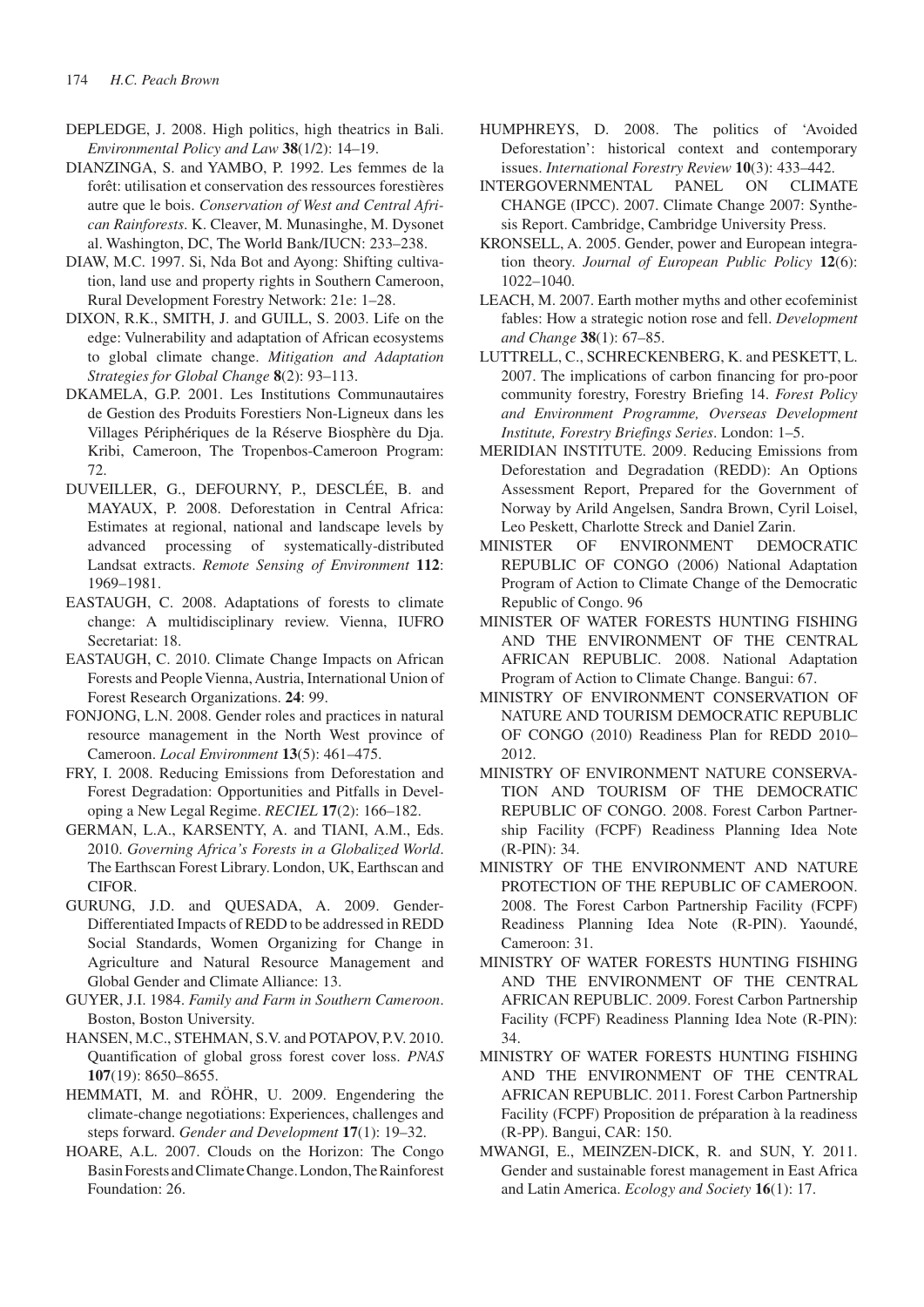- NDOYE, O., RUIZ PÉREZ, M. and EYEBE, A. 1997/98. The markets of non-timber forest products in the humid forest zone of Cameroon. *Rural Development Forestry Network Paper* **22c**(Winter): 1–20.
- NELSON, V., MEADOWS, K., CANNON, T., MORTON, J. and MARTIN, A. 2002. Uncertain predictions, invisible impacts, and the need to mainstream gender in climate change adaptations. *Gender and Development* **10**(2): 51–59.
- NELSON, V. and STATHERS, T. 2009. Resilience, power, culture, and climate: A case study from semi-arid Tanzania, and new research directions. *Gender and Development* **17**(1): 81–94.
- NEUMANN, R.P. and HIRSCH, E. 2000. *Commercialisation of Non-Timber Forest Products: Review and Analysis of Research*. Bogor, Indonesia, CIFOR.
- NEWELL, P. 2009. Varieties of CDM governance: some reflections. *The Journal of Environment & Development* **18**(4): 425–435.
- NKEM, J.N., KALAME, F.B., IDINOBA, M., SOMORIN, O.A., NDOYE, O. and AWONO, A. 2010. Shaping forest safety nets with markets: Adaptation to climate change under changing roles of tropical forests in Congo Basin. *Environmental Science & Policy* **13**: 498–508.
- NOVOTNY COUTO PEREIRA, S. 2010. Payment for environmental services in the Amazon forest: how can conservation and development be reconciled? *The Journal of Environment & Development* **19**(2): 171–190.
- ODEBODE, S.O. 2005. Gender issues in community forestry: Lessons from Nigeria. *Journal of Food, Agriculture and Environment* **3**(2): 307–312.
- OYONO, P.R. 2004. Institutional Deficit, Representation, and Decentralized Forest Management in Cameroon. *Environmental Governance in Africa Working Papers*. J.C. Ribot. Washington, D.C., World Resources Institute: 1–36.
- OYONO, P.R. 2005. From diversity to exclusion for forest minorities in Cameroon. *The Equitable Forest: Diversity and Community in Sustainable Resource Management*. C.J.P. Colfer. Washington, DC, Resources for the Future/ CIFOR: 113–130.
- OYONO, R.P., KOUNA, C. and MALA, W. 2005. Benefits of forests in Cameroon. Global structure, issues involving access and decision-making hiccoughs. *Forest Policy and Economics* **7**(3): 357–368.
- PATTON, M.Q. 2002. *Qualitative Research and Evaluation Methods*. Thousand Oaks, Sage Publications.
- REED, M.G. and VARGHESE, J. 2007. Gender representation on Canadian forest sector advisory committees. *The Forestry Chronicle* **83**(4): 515–525.
- RICHARDS, M. and JENKINS, M. 2007. Potential and Challenges of Payments for Ecosysem Services from Tropical Forests, Forestry Briefing 16. *Forest Policy and Environment Programme, Overseas Development Institute, Forestry Briefing Series*. London: 8.
- RIETBERGEN-MCCRACKEN, J., EDITOR. 2011. Gender in Cancun. *Arborvitae*, IUCN. **43**: 3.
- RIGHTS AND RESOURCES INITIATIVE. 2008. Seeing People Through the Trees: Scaling Up Efforts to Advance

Rights and Address Poverty, Conflict and Climate Change. Washington, DC, Rights and Resources Initiative: 56.

- ROCHELEAU, D., THOMAS-SLAYTER, B. and WANGARI, E., Eds. 1996. *Feminist Political Ecology*. International Studies of Women and Place. London, Routledge.
- RÖLING, N.G. and JIGGINS, J. 1998. The ecological knowledge system. *Facilitating Sustainable Agriculture*. N.G. Röling and M.A.E. Wagemakers. Cambridge, Cambridge University Press: 283–311.
- RUIZ PÉREZ, M., NDOYE, O., EYEBE, A. and LEMA NGONO, D. 2002. A gender analysis of forest products markets in Cameroon. *Africa Today* **49**(2): 97–126.
- RUSSELL, D. and TCHAMOU, N. 2001. Soil fertility and the generation gap: The Bënë of southern Cameroon. *People Managing Forests: The Links between Human Well-being and Sustainability*. C.J.P. Colfer and Y. Byron. Washington, DC, RFF & CIFOR: 229–249.
- SMYTH, I. 2007. Talking of gender: words and meanings in development organizations. *Development in Practice* **17**(4–5): 582–588.
- SONWA, D.J., NKONGMENECK, B.A., WEISE, S.F., M., T., ADESINA, A.A. and JANSSENS, M.J.J. 2007. Diversity of plants in cocoa agroforests in the humid forest zone of southern Cameroon. *Biodiversity Conservation* **16**: 2385–2400.
- SONWA, D.J., WALKER, S., NASI, R. and Kanninen, M. 2011. Potential synergies of the main current forestry efforts and climate change mitigation in Central Africa. *Sustainability Science* **6**(1): 59–67.
- STRECK, C., ROBERT, O.S., JANSON-SMITH, T. and TARASOFSKY, R., Eds. 2008. *Climate Change and Forests: Emerging Policy and Market Opportunities*. London, Royal Institute of International Affairs.
- TERRY, G. 2009. No climate justice without gender justice: an overview of the issues. *Gender and Development* **17**(1): 5–18.
- THE WORLD BANK. 2004. Sustaining Forests: A Development Strategy. Washington, DC, The World Bank.
- THE WORLD BANK. 2008. *Forests Sourcebook: Practical Guidance for Sustaining Forests in Development Cooperation*. Washington, DC, The World Bank.
- THE WORLD BANK, FOOD AND AGRICULTURAL ORGANIZATION OF THE UNITED NATIONS (FAO) and INTERNATIONAL FUND FOR AGRICULTURAL DEVELOPMENT. 2009. *Gender in Agriculture Sourcebook*. Washington, DC, The World Bank.
- TIANI, A.M. 2001. The place of rural women in the management of forest resources: The case of Mbalmayo and neighboring areas of Cameroon. *People Managing Forests: The Links between Human Well-being and Sustainability*. C.J.P. Colfer and Y. Byron. Washington, D.C., RFF Press & CIFOR: 72–89.
- TIANI, A.M., AKWAH, G. and NGUIEBOURI, J. 2004. Women in Campo-Ma'an National Park: Uncertainties and adaptations in Cameroon. *The Equitable Forest: Diversity and Community in Sustainable Resource Management*. C.J.P. Colfer. Washington, DC, Resources for the Future/CIFOR: 131–149.